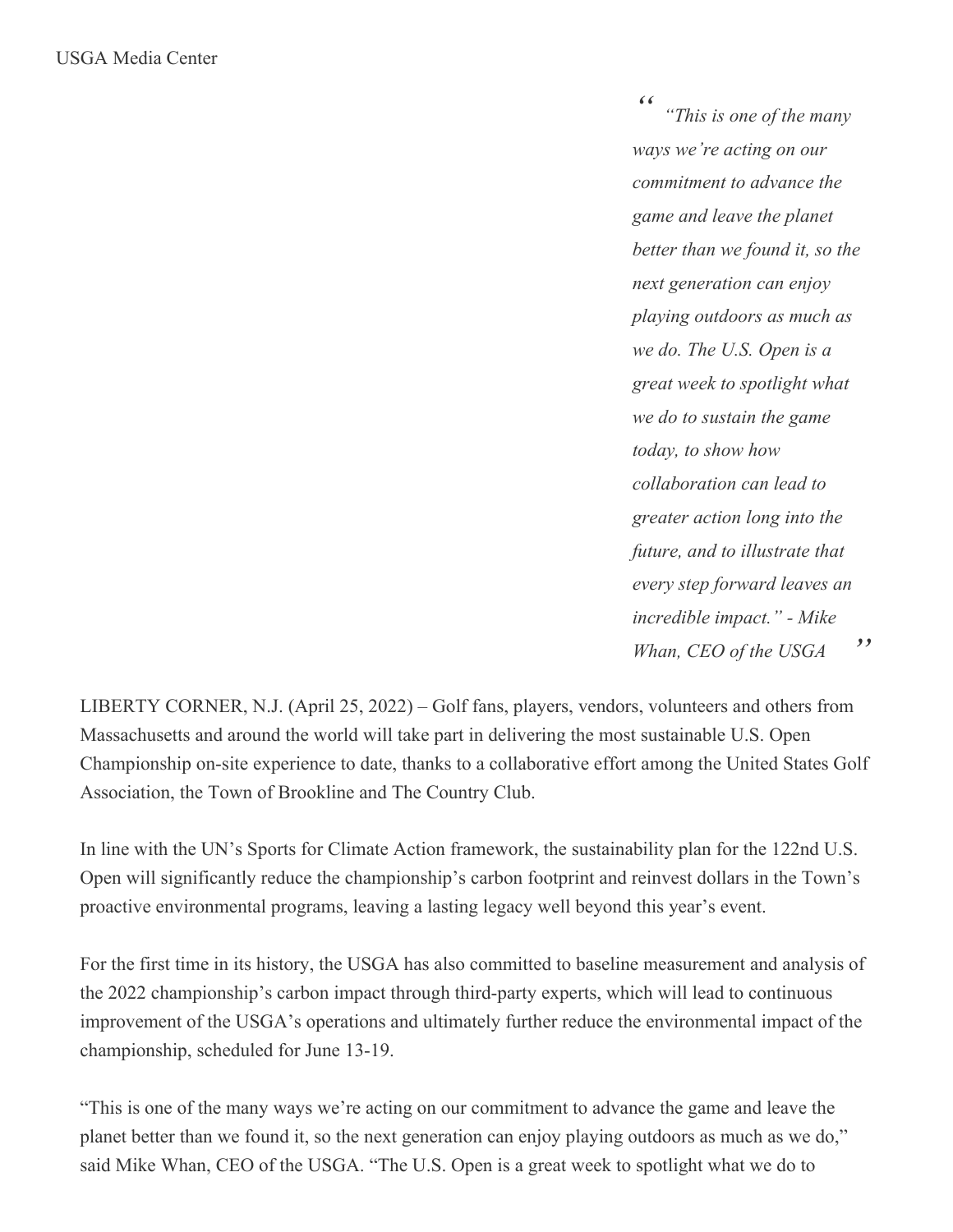sustain the game today, to show how collaboration can lead to greater action long into the future, and to illustrate that every step forward leaves an incredible impact."

"We are proud to partner as one of the five founding members of the United States Golf Association and as a neighbor within the Town of Brookline, to implement and promote joint sustainability initiatives that will produce the greenest U.S. Open to date," said Lyman Bullard, president of The Country Club.

"Sustainability is a core principle and a top priority for our whole community," said Heather Hamilton, chair of the Brookline Select Board. "We are grateful to the USGA for its deep commitment to ensuring that the U.S. Open not only takes meaningful steps throughout the championship to promote sustainability but leaves behind a lasting positive impact."

The 2022 U.S. Open sustainability plan is rooted in three main areas of focus:

**Reduce**: Significant energy and fossil-fuel conservation measures will be employed throughout the U.S. Open, combined with a program to divert landfill waste and dramatically reduce single-use plastics. Direct efforts include:

- Reducing the use of diesel-powered generators, promoting open-air vs. air-conditioned spaces
- Promoting efficient mass transit to the championship to reduce single vehicle emissions
- Introducing all-digital ticketing and app-based fan information, as well as LED signage to reduce paper waste
- Incorporating efficient lighting sources, including those powered through solar panels
- Eliminating more than 500,000 single-use plastics from the U.S. Open and replacing them with more easily recycled aluminum cans or take-home collectible aluminum cups
- Delivering more than 100 hybrid vehicles into the courtesy transportation fleet through USGA partner, Lexus
- Encouraging fans to use recycling receptacles for food and beverage waste

**Renew**: The USGA will invest in community renewable energy projects and purchase Renewable Energy Credits to reduce the U.S. Open's footprint.

**Re-invest:** The USGA has collaborated with the Town of Brookline, local citizens groups and The Country Club to identify three community programs to improve the Town's owned green spaces, increase its tree canopy and advance carbon sequestration plans:

- Planting 122 new trees in the Town of Brookline The championship will add to the community's tree canopy by planting hearty deciduous trees in Brookline in tandem with its Urban Forest Climate Resiliency Master Plan. The trees will be planted in Environmental Justice Zones determined by the Commonwealth of Massachusetts along various streetscapes, providing cooling zones and promoting healthy green spaces in the area.
	- Seventeen trees honoring the USGA's 17th national championship at The Country Club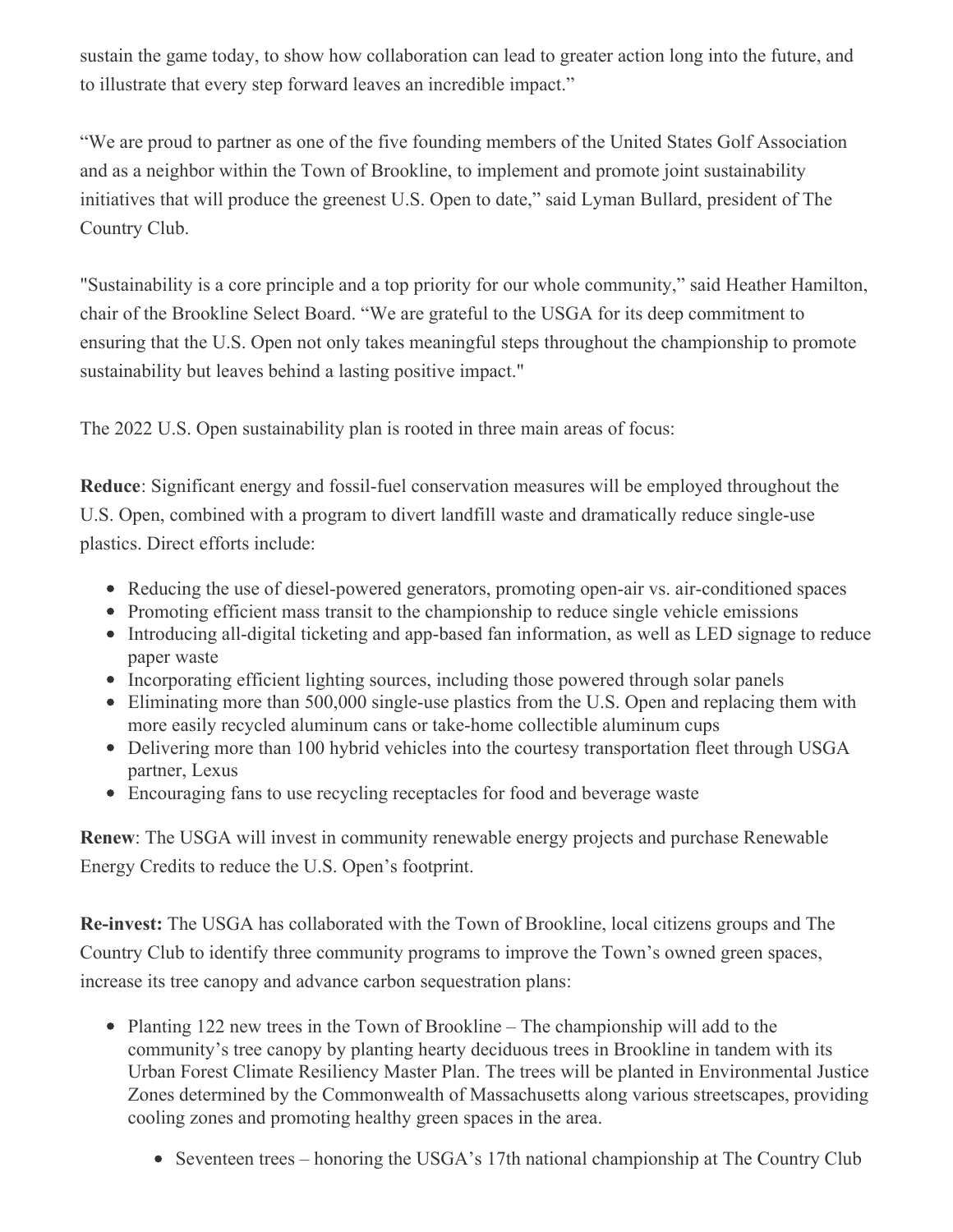– will be planted this spring through a unique partnership with reforestation experts at One Tree Planted, the USGA and the Town of Brookline. The remaining trees will be planted in the fall, for a total of 122 new trees signifying the 122nd U.S. Open Championship.

- Restoring the Lost Pond Trail: Identified by the Town of Brookline as a greenspace in need of action, the Lost Pond Trail will be cleaned and resurfaced through championship investment, which will also make it more accessible for visitors. Damaged by weather, erosion and overgrowth, the trail will be restored as a viable public asset that can connect Brookline citizens with valuable community green spaces.
- Ecological Enhancement of the public Robert T. Lynch Municipal Golf Course: Following the U.S. Open, the town will initiate an ecological restoration project at an unusable area of the golf course. Currently a dumping ground for natural debris from fallen trees and other plant materials, the area will be remediated to directly improve the natural habitat, stormwater retention and water quality. Natural debris will be recycled, creating wood chips and organic material to help restore pathways and other recreational facilities throughout the town.

The USGA is committed to educate key stakeholders and fans about our sustainability programs. Fans attending the championship will be able to play an active role in sustainability efforts through:

- Taking the MBTA subway, commuter rail service or bus lines directly to the championship
- Riding a bicycle, walking or carpooling to the championship, to limit single-rider vehicle use
- Using digital ticketing and official U.S. Open apps for course maps, pairings and fan experience sites, in lieu of printed materials to reduce paper waste
- Bringing an empty 32-oz. (or less, non-glass) refillable water bottle and using championship hydration stations to further reduce waste
- Taking advantage of open-air hospitality areas that reduce the number of generator-powered air conditioning units
- Enjoying on-site food and beverage items served in recyclable/compostable containers
- Following signs and disposing of waste in designated bins to ensure that those items are diverted from landfills
- Sharing their sustainability ideas and stories during championship week to raise awareness about climate change and community programs
- Completing the on-site U.S. Open survey to share how they traveled to the U.S. Open as part of the USGA's goal of measuring its overall greenhouse gases emissions impact

The 2022 plan aligns with the United Nations' Sports for Climate Action framework, which provides global leadership and commitment from more than 275 sports organizations to take responsibility for their climate impact. The program is rooted in five principles that commit to undertaking systematic efforts to promote environmental responsibility, reduce overall climate impact, educate for climate action, promote sustainable consumption and advocate for climate action through communication. The USGA has served as a signatory of Sports for Climate Action since 2020.

The U.S. Open sustainability plan also advances the Association's deep commitment and proven work in sustainability for more than 100 years. The USGA invests \$10 million each year in science, research, agronomy and course consulting that has been independently proven to provide more than \$1.9 billion in savings back to golf each year. These savings are realized through more efficient water,